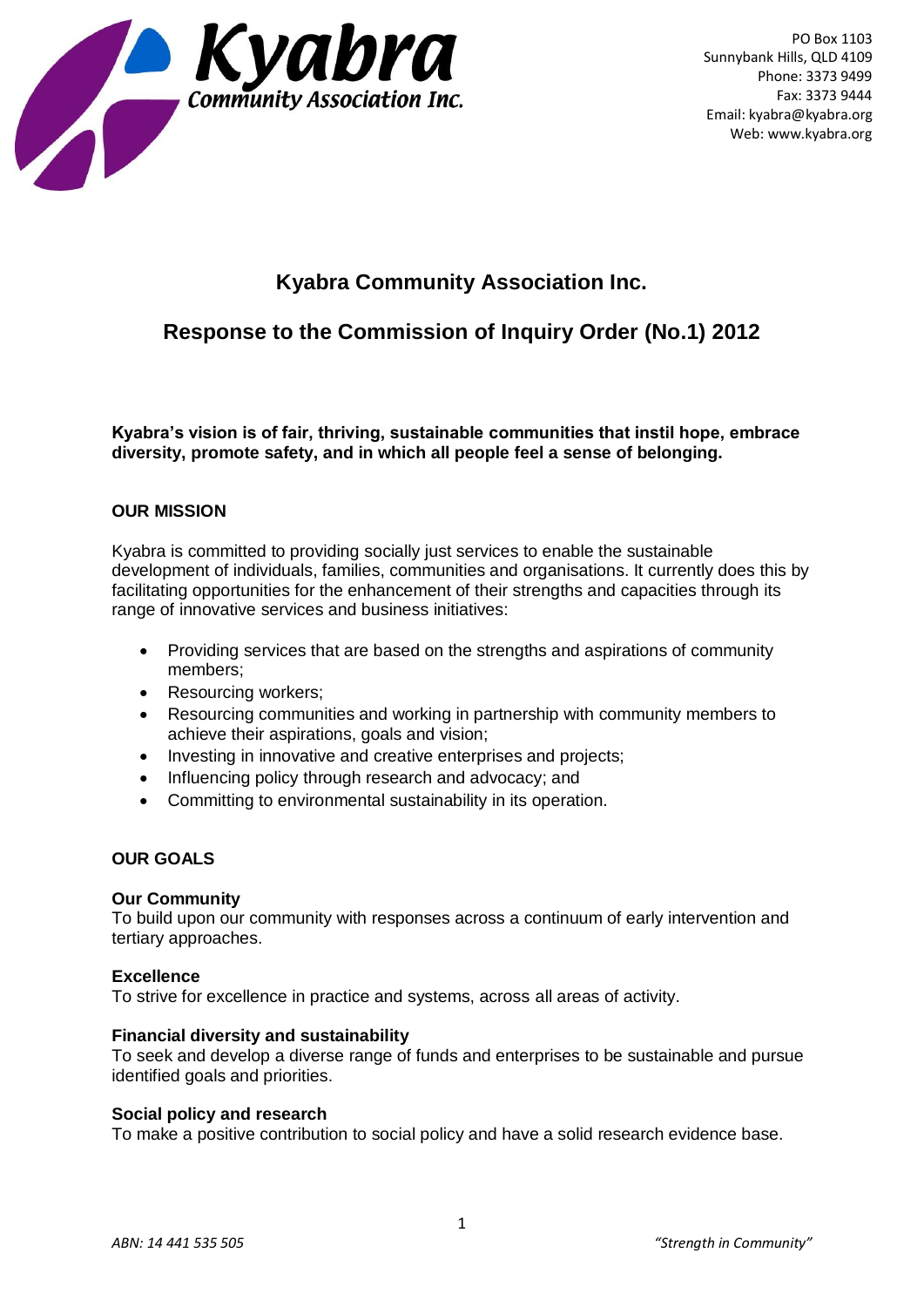# **OUR VALUES – Strength in Community**

### **Social Justice**

We believe all people have inalienable rights as agreed to in the Universal Declaration of Human Rights and that all should have an equal opportunity to access the benefits of their society.

# **Respect**

We aspire to demonstrate respect for all people and honour human diversity and uniqueness. We seek to uphold the worth of all individuals and to preserve their dignity.

# **Cultural Recognition**

We are committed to recognising all cultures within the community. We honour the past, present and future significance of Aboriginal & Torres Strait Islander (A&TSI) peoples' culture. We seek to support their initiatives to protect and maintain knowledge of core A&TSI protocols, and principles of governance. We believe that cultural recognition needs to be a precursor to any reconciliation process.

## **Belonging**

We recognise the fundamental importance of relationships, which extend from a sense of self and connection to place, through to a diversity of family and community relationships, and ultimately rest within a sense of shared or global humanity.

## **Participation and Inclusion**

We believe that everyone has a valuable contribution to make to family, community and political life. We value the diverse contributions that people can make.

## **Self Determination**

We believe that people are their own experts and that change is most likely when people can be active participants in their own desired futures by controlling resources, relationships and decision making.

#### **Hope**

We are hopeful that even the most complex of social issues can be addressed. We believe that change is possible and that a capacity for learning and growth can prosper at any level in society given the right conditions and resources.

#### **Strengths**

We believe strengths and capacities should be acknowledged as the most important resource for change. We believe that while people will generally be doing the best with the resources that they have, complementary, external resources can be useful for change to be achieved and maintained.

#### **Collaboration**

We value collaboration, and we seek opportunities to pool our resources, and complement the strengths of others to create a caring and just society.

#### **Innovation**

We embrace innovative ways of creating effective responses to changing needs and current understandings. We see innovation as nourished by continuous research, evaluation, reflection, training and financial self-reliance.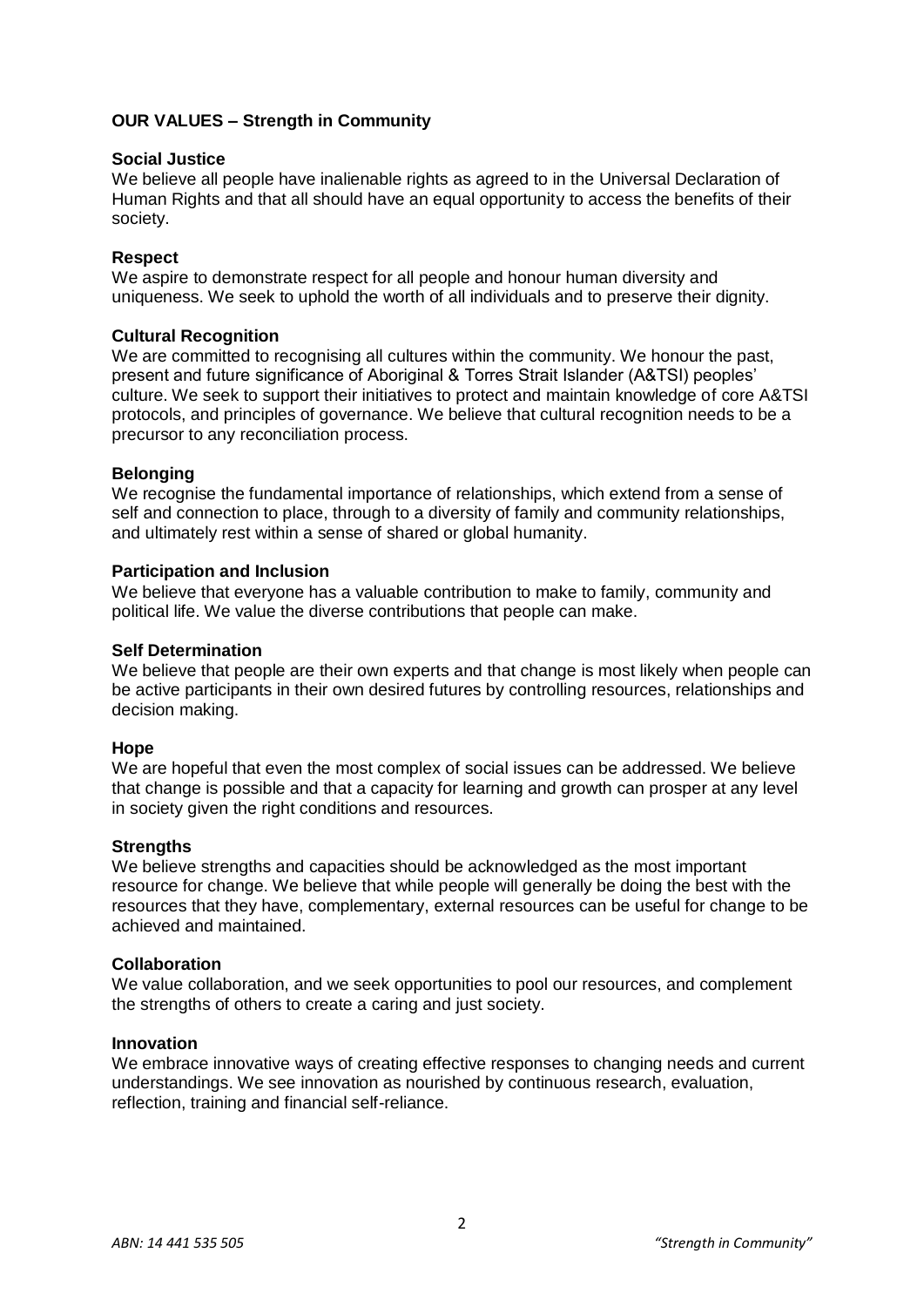## **Accountability**

We actively support, accept and demonstrate accountability for all of our organisation's activities, including our financial and business operations, and our environmental and social impact through transparent, open and honest processes.

## **OUR CLIENTS**

Kyabra services a range of quite broad geographic areas, reflecting the expectations of different programs and their funding sources. We have made attempts in the past to define our focus area clearly, and to limit our geographic catchment to optimise our responsiveness and our capacity to bring a social planning and community development approach to our work. However, this has proven difficult, not least because the areas of greatest need are also changing. As a consequence, Kyabra today is open to supporting work across a broad geographic area, as long as its core vision and values are not compromised. *Kyabra Community Association Inc. Strategic Plan 2012 – 2014* 

## **3c) reviewing the effectiveness of Queensland's current child protection system in the following areas:**

#### **i. whether the current use of available resources across the child protection system is adequate and whether resources could be used more efficiently:**

We have had a long history of under resourcing and/or placing resources inappropriately across both Government and non-Government in relation to strengthening families and communities. Perhaps this has been a collective reflection of priorities, but this is an opportunity to express our hopes across government and community that we are indeed forward thinking and able to implement well considered, consultative, research based solutions.

A broad shared vision across both Government and non-Government would provide a more workable basis for identifying responsibilities and accountabilities for a range of core functions that collectively contribute to a Broader Vision.

For example; some practitioners and agencies (Govt and Non-govt) hold an underlying belief that parents do the best they can and when their intentions are unable to be realised to meet children's right of care and safety, they require additional family and community support to fulfil their parenting role.

Where children are at risk, interventions should meet both the safety needs of the child and work towards a situation where children can be reunited with their families or at the very least maintain a sense of connection. This belief would give rise to Carer training that focussed on ways of working with natural families that demonstrated respect and a desire to assist natural families in their parenting role.

Other views more closely aligned with historical practice are more concerned with rescuing children from 'Bad Parents' so as to reduce their vulnerability. Despite the research and evidence that we unwittingly expose many children to further abuse, this view still holds influence and would give rise to Foster Carer Training that would be more focussed on the placement environment and care of the child.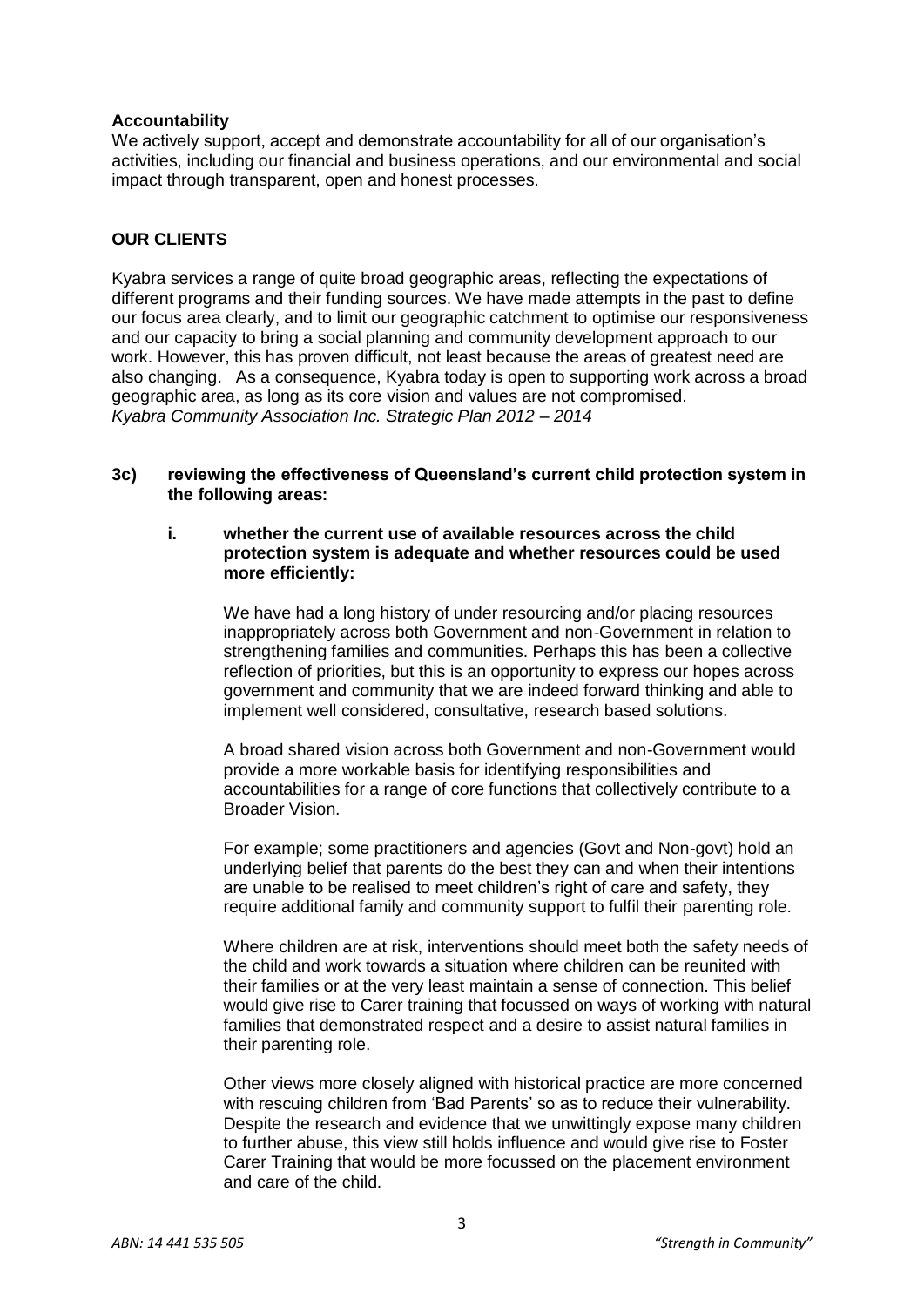It may not be as concerned with the broader family support and community focus that reflects a more evidence based analysis. Such 'Child Rescue' models have also been adopted, not so much because of the views of Departmental staff, but we suspect because they are immersed in crisis and have only the resources and capacity to struggle with their statutory obligations.

Adequate resourcing entails hard Infrastructure (i.e. Information Technology, training facilities, capital etc.) as well as human infrastructure around the supervision, training and support of Direct Service Workers in both Sectors. In addition, there has been a long tradition in this State of underfunding in relation to Management structures that support our collective hopes for just and safe communities. This has implications for funding formulas and Service Agreements that have been historically based on assumptions that professionals can be employed to address complex structural issues without being adequately resourced to the task in both a Practice and Administrative sense.

## **ii. the current Queensland government response to children and families in the child protection system including the appropriateness of the level of, and support for, front line staffing;**

Many in the Community Sector believe that the best interests of the child are best achieved by an integrated response that supports families and gives them access to the resources they require to realise their aspirations. (I.e. health, housing, education, family and community support, adequate income levels etc.). Out of home care is subsequently viewed as a resource to families rather than rescuing children. There is no argument that there are circumstances that necessitate the removal of children from their families of origin, either temporarily or at times, permanently. However, a Service Orientation that claims its primary client as the child fails to ground itself in research that indicates that child safety is enhanced when families are more connected to informal and formal community supports.

Some of the Department of Child Safety research and trials of Intensive Family Support have detailed factors that enhance the safety of children. This research provides solid evidence that would challenge an orientation that the best interests of the child can easily be separated from family and community support.

A service orientation of any individual function or component of the broader child protection system needs to sit within a broader shared vision that is based on solid research and acknowledges the structural impediments that impact on family aspirations.

It is absurd to think that families do not aspire to great hopes for their children. If this is acknowledged, our orientation should be about providing the resources that is their right rather than individualising, blaming approaches that serve to further marginalise families and undermine child safety enhancing factors. This orientation is further compromised by language that reinforces unfounded populist perceptions that fault lies with individuals rather than with systemic and structural factors. If the latter orientation was adopted, we would be more likely to talk about the impacts of poverty in reducing child safety factors rather than focus on individual, pathologising terms such as abuse and neglect.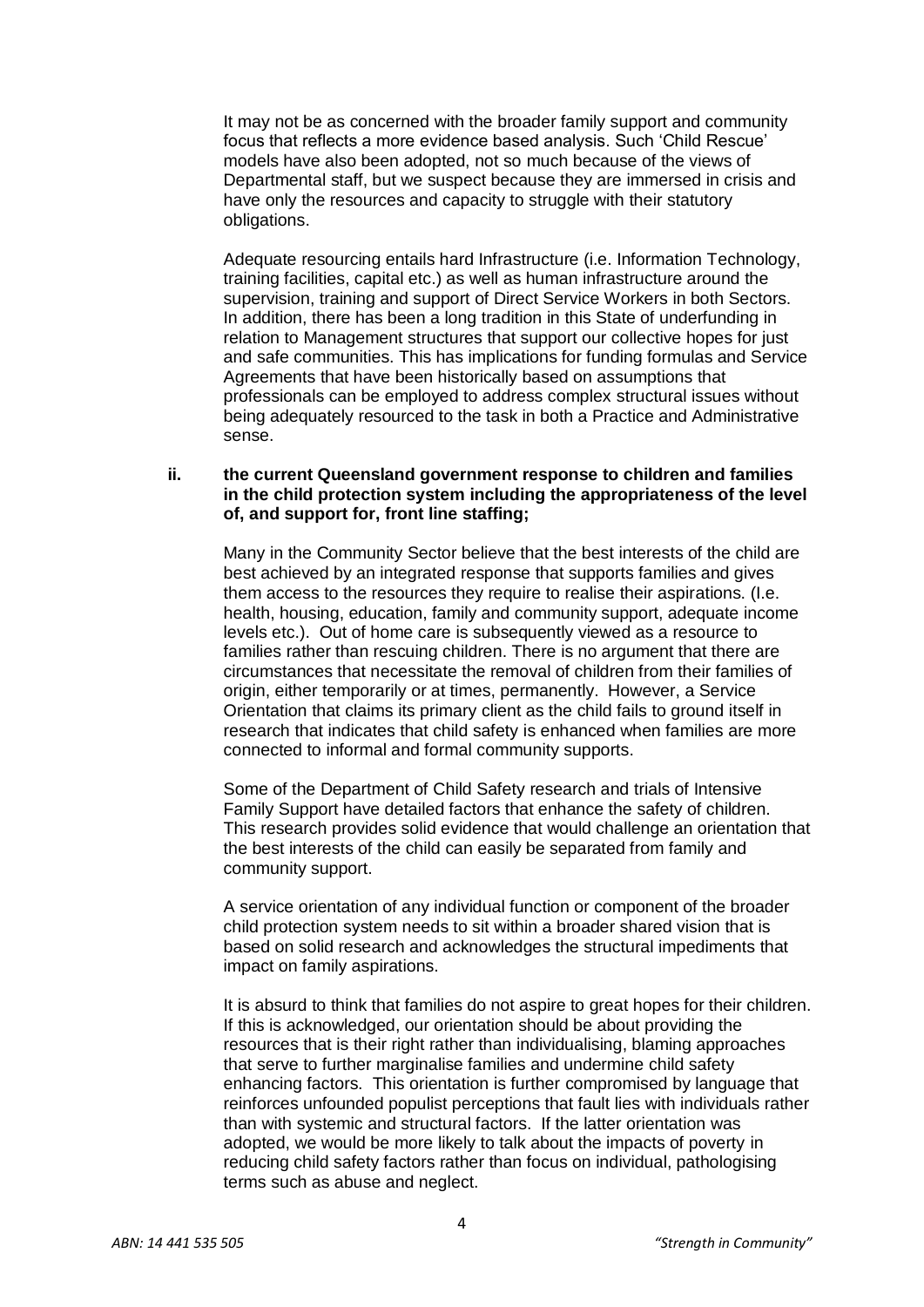As an organisation that operates a Foster and Kinship Care program we are cognisant with all aspects of the child protection system. Our local Child Safety Service Centre is Mt.Gravatt. We have enjoyed a long standing relationship with the Service Centre that is based on cooperation and partnership. As a result we have been able to offer a range of services and support to the families that come in contact with Child Safety Mt.Gravatt. What appears to have gotten in the way of localised responsive, collaborative and child centred responses to children in the out of home care system is the centralisation of many functions of the child safety system. Referrals to place a child are received from the centralised Placement Support Unit. These referrals are sent to *all* the Foster and Kinship agencies who then all look for a placement. As a result *all* of the agencies are spending time and resources to place a child whom may have been referred inappropriately for reasons such as the referral is outside of the agency's service agreement with the Department, the child and family are considerably out of area that would necessitate a Foster Carer having to transport a child to school across the other side of Brisbane as well as accommodating contact with the child's family on a regular basis across Brisbane, that the child is displaced from their local environment and broader connections, to name but a few.

The impacts of this way of working become much broader. Carers are unable to accommodate such arrangements and placements are jeopardised. Enormous pressures are placed on carers to take placements outside of their individualised carer agreement because there are not enough carers to accommodate the numbers of placements required. This pressure extends to staff that support Foster Carers and contributes to the breakdown of placements given the matching principles are not being duly considered. These factors lead to carers becoming disillusioned with the system and withdrawing as foster carers. Foster Care Qld reports that surveys of Foster Carers exiting the system predominately identify 'the Department' as the reason why they withdraw as Foster Carers.

What had worked for us well in the past was the local relationship with Child Safety Service Centres, the ability to form close working relationships with staff who have an intimate knowledge of the children and families that come into contact with the department and a history of involvement. As a result, we are able to match appropriately children to carer households, to have the child remain in their local environment and connected to their broader networks and the ability to continue to monitor the placement more effectively because it is localised. We are able to plan for sustainable placements that contribute to both the child's experience of the care system and a foster carer's level of satisfaction with being supported and valued in their role as a foster carer.

When we see the functions of centralisation to teams that do not have a relationship with children and families and when we see the levels of associated paperwork double, triple and quadruple a function that would best be addressed locally and within the realm of where the knowledge and understanding sit, we then see the system begin to implode in on itself. Paperwork is lost, misplaced or not complete, communication becomes problematic or does not exist, worker to worker relationships are not able to be developed because of the sheer numbers of staff involved and the levels of frustration and disillusionment begin to affect every person involved in the system. This is currently the reality of our day to day work and experience. We would assume that this would also be the experience of the Placement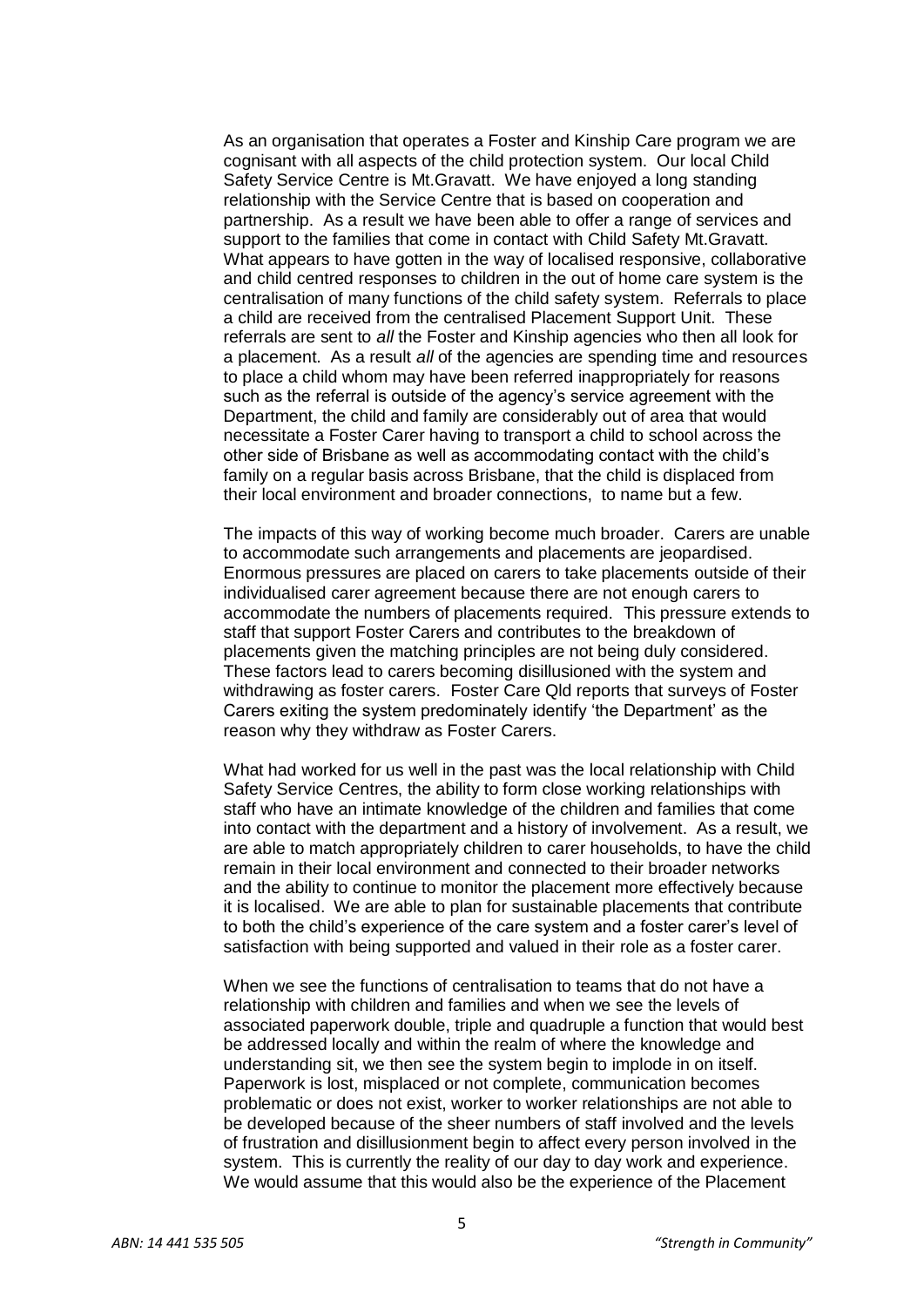Support Unit for the exact same reasons that we have outlined. We would extend these same sentiments in relation to the recruitment of foster carers, carer assessments and carer reapprovals.

#### **iii. tertiary child protection interventions, case management, service standards, decision making frameworks and child protection court and tribunal processes**

When assessing the needs of Children in Care, there are concerns about the resources required to address the varying needs of children and young people. Children with disabilities have particular requirements and carers need to be adequately supported to be able to meet their needs. Placing Sibling groups with a range of disabilities including both behavioural, intellectual and physical disabilities with a single Carer family may meet our aspirations to keep siblings together, but without adequate resourcing, it is doomed to failure. This circumstance, begs the question of how we support families who have a child, or children with disabilities so that this particular circumstance does not bring them into contact with the Statutory Child Protection System? When assessing the needs of Children in Care, it is unfortunate that there is not a corresponding assessment of the needs of children with disabilities in their families of origin. This is perhaps the core problem with our current systems that is re-active rather than pro-active and that skews our responses towards Tertiary rather than Primary, preventative responses.

This is closely linked with CMC recommendations about 'Whole of Government' responses that may reduce the demand on Statutory Child Protection Systems. For example families who have a member with a disability may potentially have contact with the Departments of Communities, Child Safety and Disability Services, Education, Health and Housing along with federal Departments such as Centrelink along with a host of underresourced Community Agencies. Add this to community practices that exclude people with disabilities, and it is little wonder that many families, unwittingly end up in the Statutory System. It is not where they belong or want to be and is a clear example of how we de-value and under-resource families.

This is a broader reflection of lack of adherence to both Social Justice and Human Rights principles. Disability perspectives are perhaps the clearest example of how we collectively fail families, but the same principles apply to all families that are excluded from the resources and supports that they require to achieve their hopes and aspirations as families.

In relation to Case Management Approaches the current practice does not reflect collaborative partnership between Government, non-Government, families, carers and children in care. Control over decision making and approaches lie within the province of Child Safety. There are examples of Case Management approaches that are based in the assumption that collaboration and consultation with a range of partners, (eg. Wynnum Redlands Integrated Care and Support Initiative that previously existed) actually lead to improved outcomes for children, young people and families. As an organisation with an integrated model of service we will, where possible make a connection to the family of a child in care with our Foster and Kinship Care service. As a result we have a number of soft entry points for families to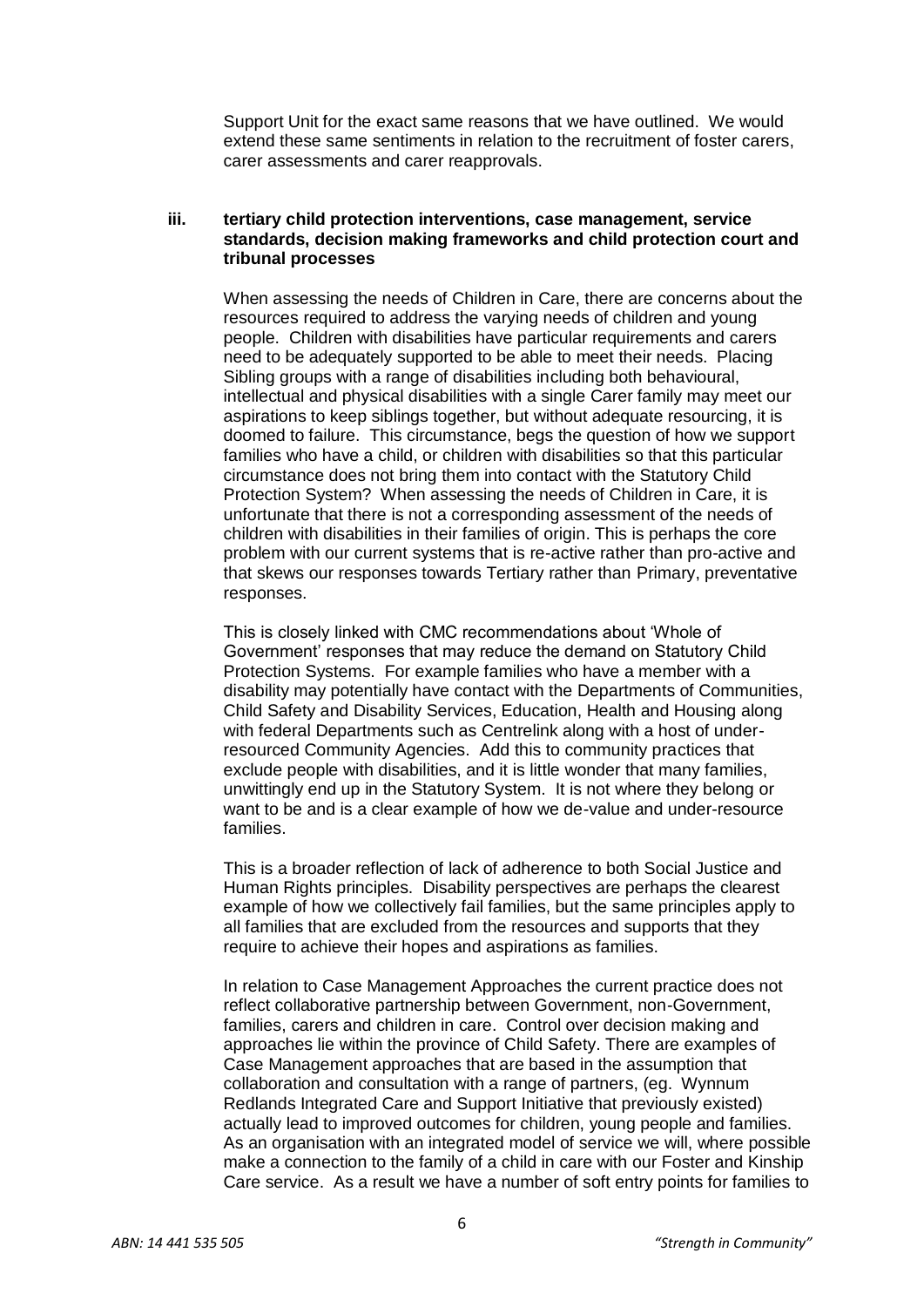connect with our broader range of services and strive to form a relationship with the family as clearly this best supports the child in care. Consequently we are well placed to be an integral partner in addressing the needs of the child and their family. Currently high caseloads of Child Safety Officers impact on the ability for them to adequately case manage. Foster and Kinship Care agencies, because of their relationships with carers, the child and their family are well placed to contribute more fully to the therapeutic, medical and educational needs of the children in out of home care.

#### **iv. the transition of children through and exiting the child protection system;**

The current out of home care system provides a valuable role for children who are unable to live at home. As detailed earlier we do not make the assumption that all children are able to live at home and that some of the issues that families face are multiple and complex. As an organisation that has a Foster and Kinship care program, we require foster carers to work as part of the team with ourselves and other non-Government and Government partners towards children being returned home or to maintain connection and relationship where this is not possible and is appropriate. As a result the following details what strengths and gaps exist in our current systems.

Foster Care provides a stable and safe environment for children in the out of home care system and carers play an important and influential role in a child and family's life. We believe that we support foster carers well but recognise that the mandated training requirements in relation to pre-service, standard and ongoing training are inadequate to equip carers for their vital role. The role of the foster carer needs to be seen in a much more professional light and as such the training should match this requirement. Kinship carers are often family members or part of the child's community and often the notion of placing a child who is unable to live at home within their extended family or friendship network is a preferred and most natural option if this can be explored. Often limited resources do not allow this to occur in a timely fashion or alternately are not able to be explored at all. Additionally Kinship carers are not consistently offered the support of being connected to a non-Government foster care agency and thus are not exposed to or are offered training to assist them in their role.

We have long held the belief (supported by research and evidence) that adding resources to families in early intervention is far more beneficial to avert having to apply resources at the tertiary end (as detailed earlier). We work with many of these vulnerable and marginalised families and the ability to be able to extend resources to more adequately support these families when initial flags are raised such as through the early years of a child's development and through transition points of pressure can and does avert more complex and statutory interventions at a later stage. We currently do this work given that we operate an integrated model of service, however we do not have specific resources available to enable us to do this work with families within the child protection environment. That we are able to accommodate these families is more about the way that we apply our resources than the funding dollars themselves.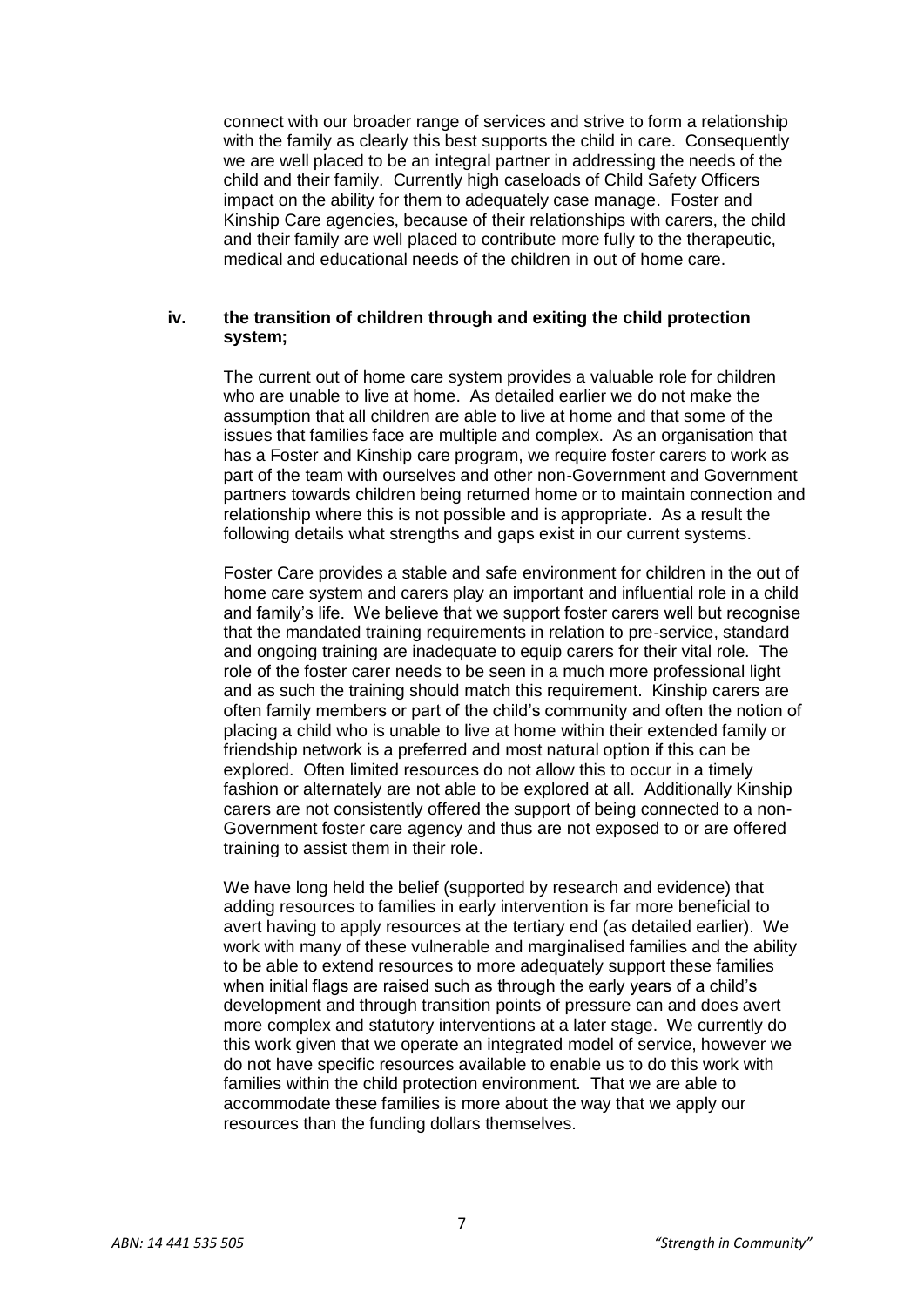# **ATTACHMENT A**

# **A Family's Perspective**

I had the opportunity to talk with a Mother who currently has a child in care about her experiences with the broad child protection system. She has given me permission to share her insights.

Prior to this woman's child going into care, she described herself as 'a bit of a lost puppy', she had nowhere to live, no family or friends to assist her and felt like a gypsy, moving from place to place. She feels great guilt for having had to place her child in care. It's a guilt that lives with her constantly and is felt most acutely when she separates each week after access visits. She also reports that her son experiences great trauma on these occasions as he just wants 'To be with Mummy'

Her son is currently placed with a Foster Carer that is attached to a Non-Government Foster and Kinship Care Service.

I asked her what she had found both helpful and unhelpful as well as what she might have found more helpful. These were her comments.

- 1. The Foster Carer was extremely helpful. She saw her as a friend, like a Mother, there to listen and not judge. More significantly, she saw her as giving her great support in her goal to have her child returned to her care.
- 2. Her circumstances at the time of her child going into Care were related largely to homelessness and isolation. She felt that greater supports at this time would have been helpful.
- 3. She felt powerless in her dealings with the Department. Excluded from decision making, particularly in relation to access. Notice time was problematic, given that she could not always predict what might happen in two week's time. She believed that there was little flexibility in these systems.
- 4. She had requested that she be connected with a 'Parenting Course', but the Department did not follow up.
- 5. In meetings with Departmental Officers, she felt judged arousing strong feelings of distrust and anger. She accepted that there were processes that had to be followed, but felt that they were slow and unhelpful in working towards her goals.

I think that her story is not atypical and there are a number of implications for Child Protection Reform.

- 1. Where Foster Carers are seen as a resource to the whole family rather than a placement option, there are greater potential for families to work towards their goals and enhance the safety of children in the longer term. This also has implications for resourcing Foster Carers to play this role in terms of supervision and training. They become colleagues with both non-government and government in a partnership with families that collectively serve the best interests of children and families.
- 2. Broader issues of the lack affordable housing and isolation demonstrate the need for Community Development, Universal Family Support Systems and an investment in both Public and Community Based Housing. This is also an acknowledgement that individualising, pathologising approaches to child protection fail to address the very